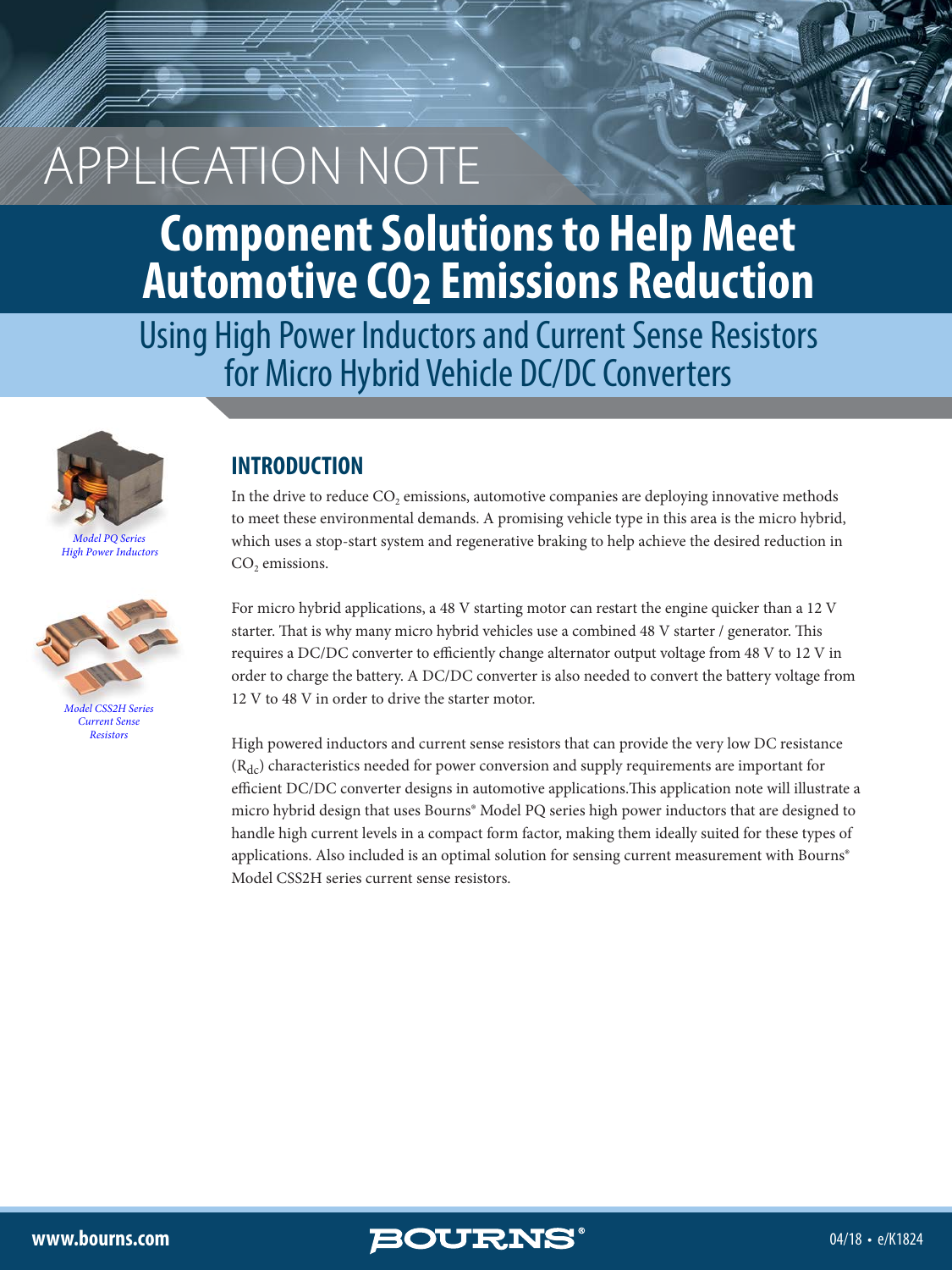### **Component Solutions to Help Meet Automotive CO2 Emissions Reduction**

Using High Power Inductors and Current Sense Resistors for Micro Hybrid Vehicle DC/DC Converters



*Model PQ Series [High Power Inductors](http://www.bourns.com/resources/rohs/magnetics/power-inductors-smd-high-current-shielded)*



*[Model CSS2H Series](http://www.bourns.com/products/fixed-resistors/current-sense-resistors) Current Sense Resistors*

#### **STOP-START SYSTEM BASICS**

A regenerative braking system only charges the battery when the vehicle is free-wheeling, braking, or decelerating. During acceleration the alternator is decoupled from the drivetrain, contributing to improved fuel economy and enhanced acceleration as all of the engine's power is driving the wheels. Conventional alternators charge the battery whenever the engine is running.

Stop-start systems are designed to lessen the amount of time an engine idles to thereby reduce fuel consumption and associated emissions, which can be considerable in vehicles that travel in heavy traffic or in urban areas with multiple traffic lights.



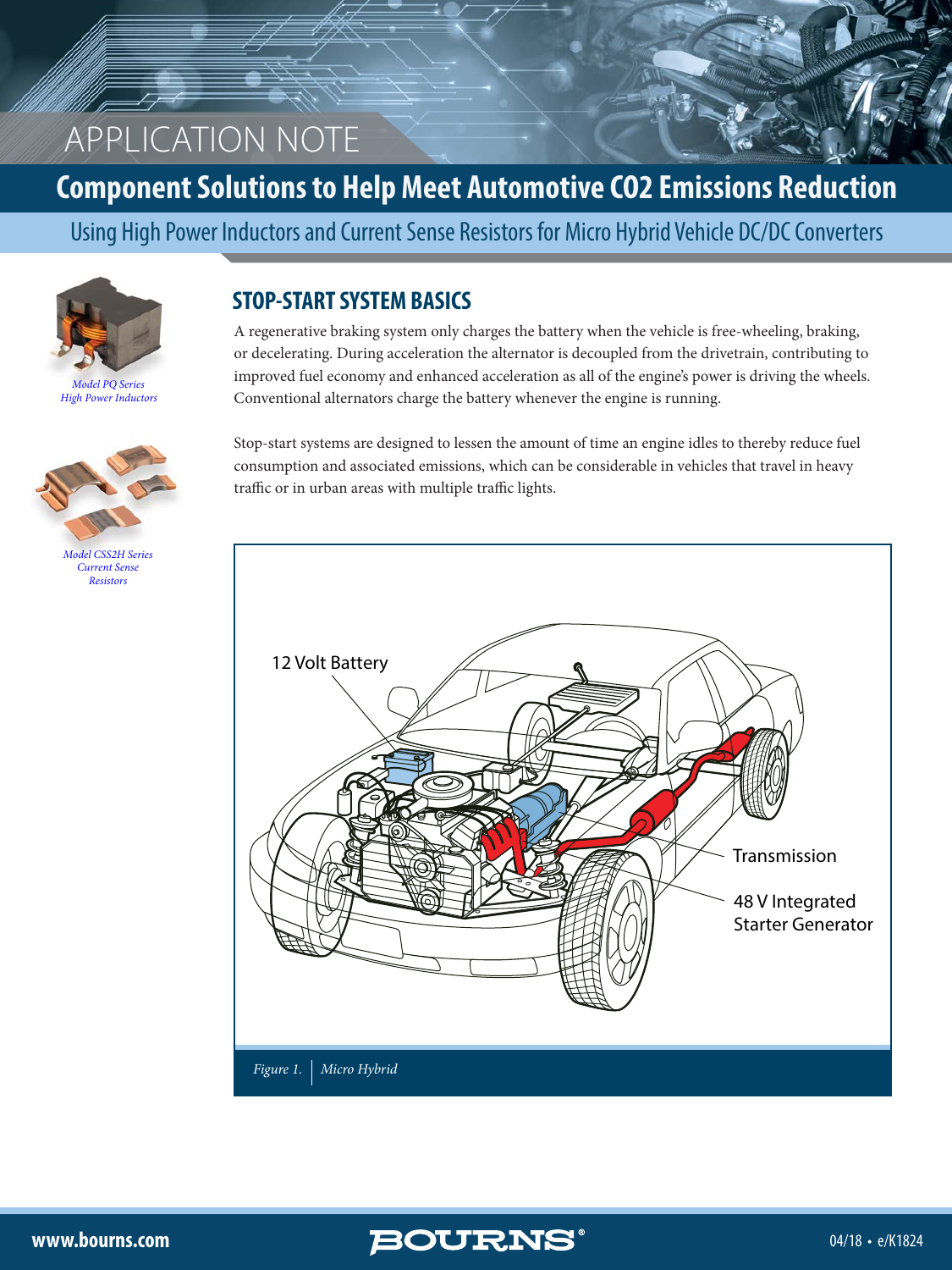### **Component Solutions to Help Meet Automotive CO2 Emissions Reduction**

Using High Power Inductors and Current Sense Resistors for Micro Hybrid Vehicle DC/DC Converters



*Model PQ Series [High Power Inductors](http://www.bourns.com/resources/rohs/magnetics/power-inductors-smd-high-current-shielded)*



*[Model CSS2H Series](http://www.bourns.com/products/fixed-resistors/current-sense-resistors) Current Sense Resistors*

#### **HIGH-POWER CONVERTER DESCRIPTION**

DC/DC converters in these applications are high power, rated at 1 - 3 kW and implementation is best served by using a multiphase converter due to higher efficiency (> 90 %) from lower switching losses (< 500 kHz), lower input and output ripple currents, reduction of hotspots on the PCB or individual components, lower power rated inductors and Field Effect Transistors (FETs).



The inductor is the energy storage device for all switching converters. The energy stored is calculated:

 $E = \frac{1}{2} L I^2$  (Joules) – I is the inductor current and L is the inductance.

The variation of inductor current during the switcher operation is known as ripple current and its applitude is determined by the value of inductance. Ripple current is usually keep below 30 % of the output current in order to reduce AC and core losses.

 $V_1$  = Ldi/dt –  $V_1$  is the voltage across the inductor – di is the ripple current and dt is inversely proportional to the switching frequency.

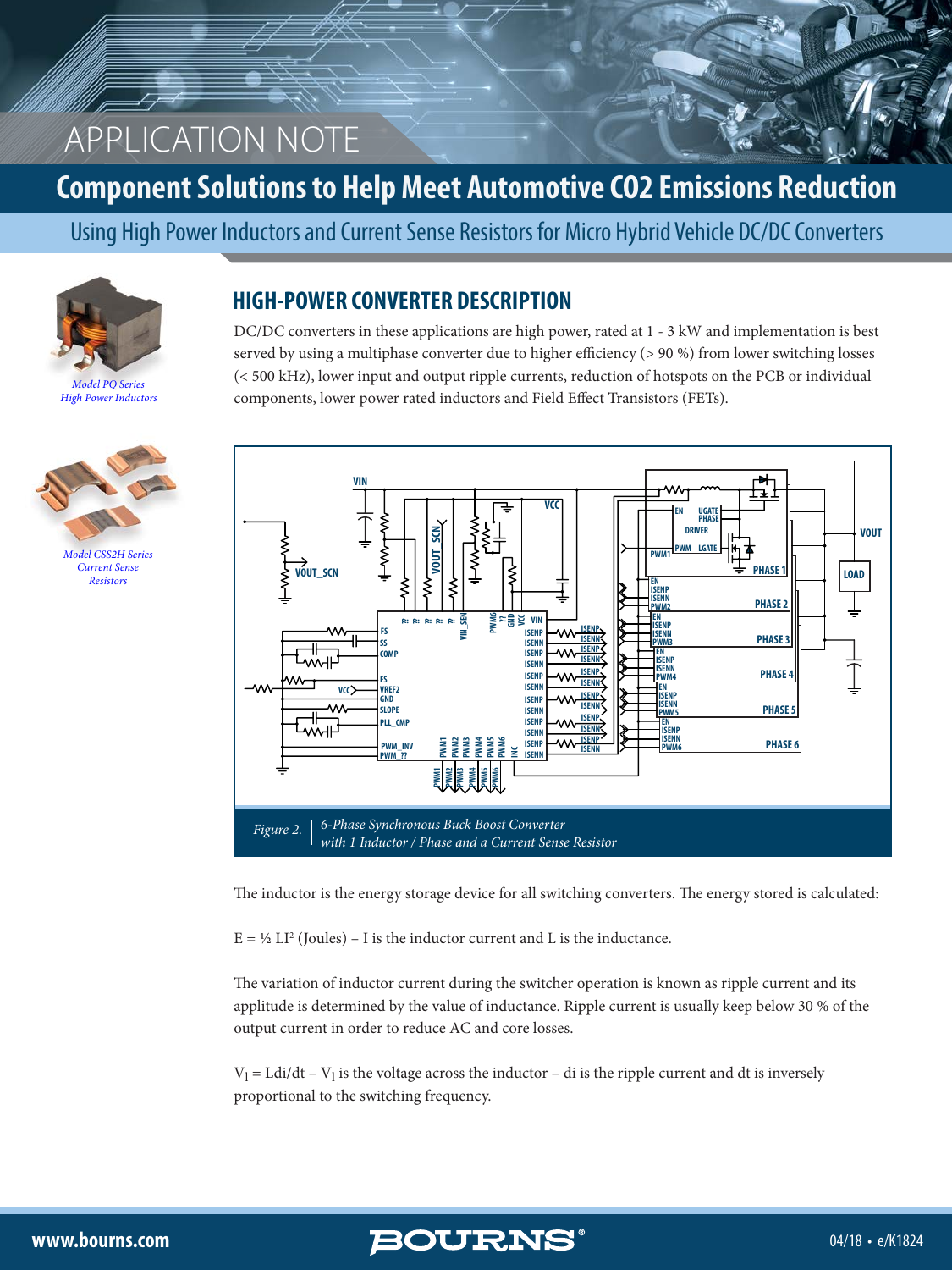### **Component Solutions to Help Meet Automotive CO2 Emissions Reduction**

Using High Power Inductors and Current Sense Resistors for Micro Hybrid Vehicle DC/DC Converters



*Model PQ Series [High Power Inductors](http://www.bourns.com/resources/rohs/magnetics/power-inductors-smd-high-current-shielded)*



*[Model CSS2H Series](http://www.bourns.com/products/fixed-resistors/current-sense-resistors) Current Sense Resistors*

#### **KEY INDUCTOR SPECIFICATIONS**

Key specifications for Bourns® inductor products are  $I_{rms}$  and  $I_{sat}$ .  $I_{rms}$  is the current that causes the inductor temperature to rise by 40 °C and  $I_{sat}$  is the current that causes the inductance to decrease by 10 - 30 %.

The current in a switching converter is rarely stable, and the variation will be the result of transients, spikes, or sudden load and supply changes. The fall-off of inductance with increasing current is an important characteristic.

Helping to remedy these issues is the Bourns® Model PQ series, which is produced with ferrite and features an air gap. These features help keep the value inductance relatively stable with increasing current until the core saturates resulting in a sudden collapse of the inductance. Designed with a flat wire winding, the AEC-Q200 compliant Model PQ series inductors deliver a compact solution with exceptionally low DC and AC resistance and high saturation current handling of over 100 Amps.

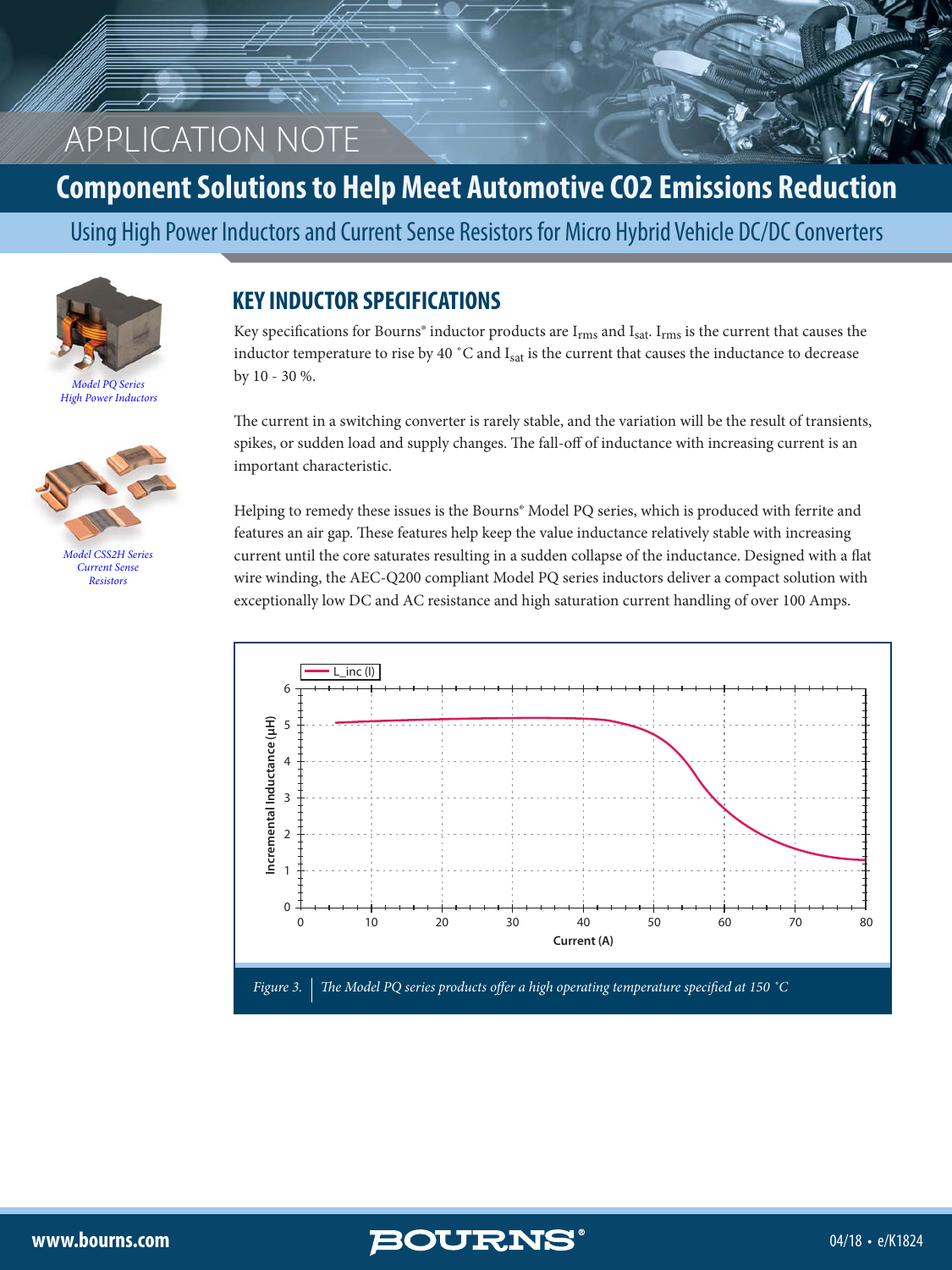### **Component Solutions to Help Meet Automotive CO2 Emissions Reduction**

Using High Power Inductors and Current Sense Resistors for Micro Hybrid Vehicle DC/DC Converters



*Model PQ Series [High Power Inductors](http://www.bourns.com/resources/rohs/magnetics/power-inductors-smd-high-current-shielded)*



*[Model CSS2H Series](http://www.bourns.com/products/fixed-resistors/current-sense-resistors) Current Sense Resistors*

#### **SENSING VOLTAGE MEASUREMENT**

An important element of a micro hybrid DC/DC converter application design includes measurement of the sensing voltage, (V<sub>sense</sub>). Devices are used to sense input current continuously by measuring the voltage across a dedicated current sense resistor. Current sensing provides necessary precision channel-current balancing, and per-phase overcurrent protection. Current sense resistors are gaining in popularity due to their high measurement accuracy and relatively low cost compared to other technologies.

To determine the inductor current, designers can use the following equation:

 $V_{\text{sense}} = I_0 \times R_{\text{sense}}$ 

Typically, in this type of application,  $V_{\rm sense}$  will be set to 100 mV to save power and, at the same time, keep the voltage level high enough above the noise. To sense a 250 A average output current, for example,  $R_{\text{sense}}$  must be 100 mV/250 A = 0.4 m $\Omega$ .

As the voltage drop generated by the current is quite low, it is important that error voltage is minimized. Sources of error voltages include thermal electromotive force (EMF), voltage drop on leads and induced voltages due to inductance. Error voltages can be kept to a minimum by careful selection of resistive lead frame materials and tight process control.

An optimal sensing voltage solution for micro hybrid DC/DC applications is the Bourns® Model CSS2H current sense resistors. Helping developers save energy while maximizing sensing performance in their designs, the Model CSS series features low Temperature Coefficient of Resistance (TCR) down to 0.0002 ohms for operating accuracy over wide temperature ranges and excellent long-term stability. Addressing extended temperature automotive requirements, they offer a wide operating temperature range (-55 to +170 °C), low thermal EMF and high current handling up to 120 Amps.